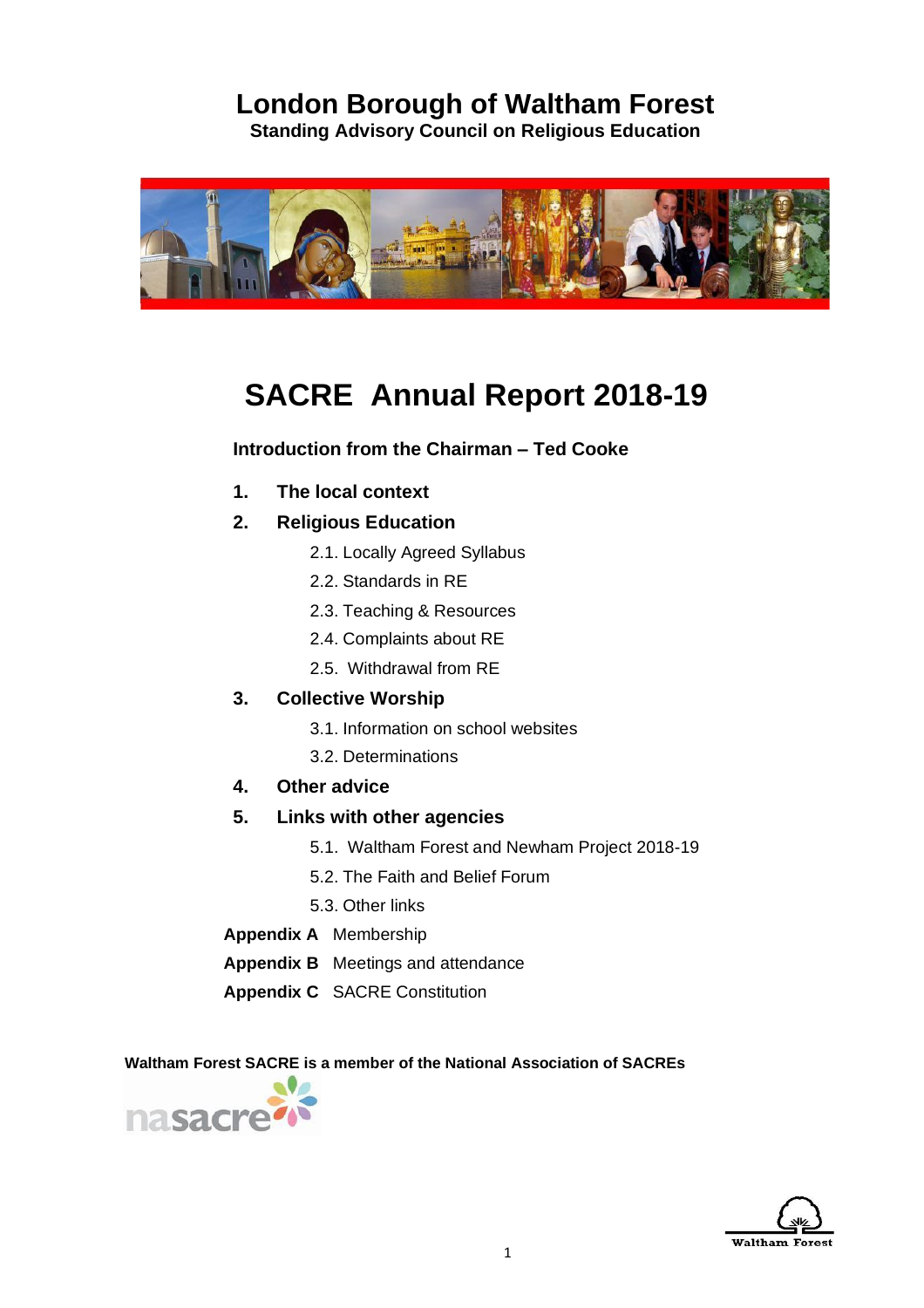## **Introduction from the Chair of SACRE**

Yet again this year I wish to start this forward by thanking the efforts of our education directorate to ensure that our SACRE may continue to carry out its functions into the future. The changes enacted by the present Government have reduced the education support budget to the bone for local authorities, and these changes have had a major impact on the support that many SACRE's are provided with. I just wanted to start by thanking our council leader and cabinet lead in conjunction with our educational professionals in continuing to support the work that we do in promoting and supporting community and faith cohesion in our schools in what is amongst one of the most diverse local authorities in the country. Our council made a very magnanimous gesture in stating it wished to work equally with the academy and free schools in the borough along with those that remain as maintained and I trust in turn they will all value and use the resources and non-statutory advice provided in our soon to be published and promoted agreed syllabus for Key Stages 3, 4 and 5 to promote and extend religious knowledge and cultural education in the borough.

I hope by now you will have seen that Waltham Forest has been greatly privileged to be declared the first London Borough of Culture for 2019 and this I am sure will bring much to help us all extend the opportunities to explore and appreciate the many gifts and talents that our religions have brought to our cultural mix. Before I get kicked in the shins I must also qualify this by saying we have endeavoured to value and explain the position of people who are either agnostics, atheists, humanists and those without any type of faith represented in our very culturally rich community. The many public and LA sponsored events that take place during the year show the tip of the iceberg which is under the water line obscuring all the work and commitment contributed by our faith and secular groups to enhance and promote the pride and peace we have in Waltham Forest. The borough does sincerely and practically live up to the William Morris Motto which the borough treasures as its own in that "Fellowship is life and the lack of fellowship is death". We continue to live and grow together and long may it continue.

The past year has been a full one for me with yet another trip to the Rainbow Nation of South Africa but this time concentrating more on the spectacular wildlife, amazingly beautiful countryside and the geology. Most memorable was visiting an Ostrich farm with all the poor birds looking totally disgruntled and huddled together in the deluge of rain during the delivery of the first major rainfall on the Cape for the last five years. The local paper described it as Biblical amounts of rain and indeed just on four inches of rain fell in one day. To meet with the elephants was also astounding especially the way they sussed out who they could steal all the food we had for them in one go. Not of course to mention the wonderful people would be so rude of me and especially the Township Church which we visited for Sunday Mass which had the most spectacular and moving singing all led by just a drum and tambourine, it was wonderful when they thought the celebrant had spent too long speaking they just all spontaneously broke out in song and that was that. A country that has a bright future as long as they get on top of the endemic corruption and achieve just land reallocation.

Finally, can I pay tribute to all the SACRE members who come out to our at least six meetings a year, many held on cold and inhospitable winter nights, it's a great pleasure meeting and working with them all. I'd also like to pay thanks to our support, particularly from Governor Services and our SACRE Clerks. I thank Peter Dawe for his long and valued service to our SACRE as he stood down this year as a member and vice chair. We all wish him all our best wishes for the future and finally but not least to Mike Stygle as he takes up the post of vice chair.

Looking forward to next year and the launch of the revised Agreed Syllabus, it's going to be no less a challenge but one we all yet again relish, because good RE contributes to good communities living alongside and with each other.

I have great pleasure in commending the following report to you.

Kind Regards

Ted Cooke

Chair, Waltham Forest

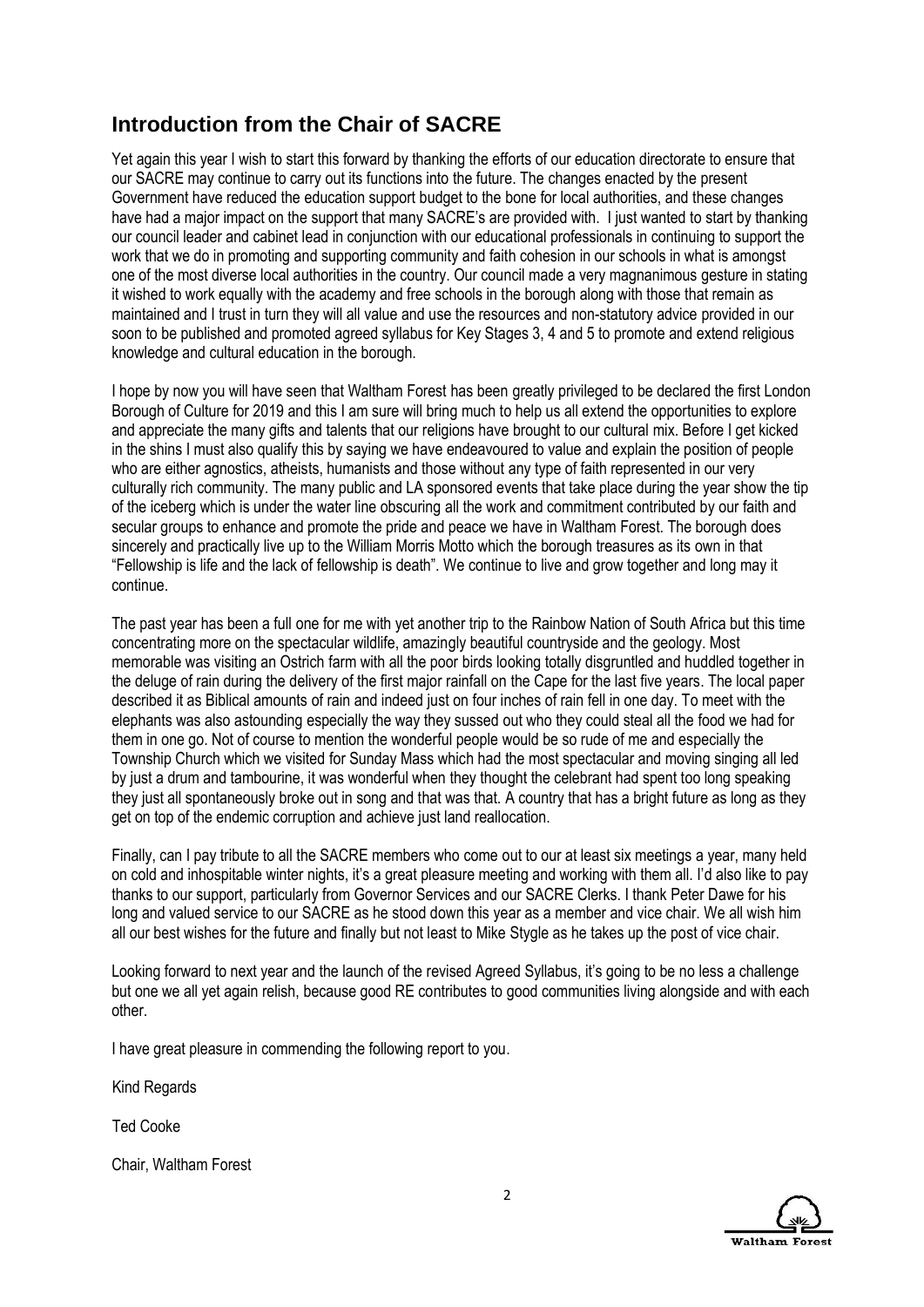## **1. The local context**

The community of the London Borough of Waltham Forest is culturally and socially diverse. Many people have travelled across the globe to come and make their home among us. This diversity is celebrated in the schools, shops, restaurants,

businesses, places of worship and institutions throughout the borough.

Our school population records pupils coming from over 150 different language backgrounds. This diversity is also reflected in the faiths and beliefs of our community, as well as in the varied cultural traditions of those who identify as followers within the major religious groups.

| Religious background of pupils in<br>Waltham Forest schools Sept 2017 |             |  |  |  |
|-----------------------------------------------------------------------|-------------|--|--|--|
| Religion                                                              | % of pupils |  |  |  |
| <b>Buddhist</b>                                                       | 0.5         |  |  |  |
| Christian                                                             | 27.7        |  |  |  |
| Hindu                                                                 | 1.7         |  |  |  |
| Jewish                                                                | 0.2         |  |  |  |
| Muslim                                                                | 27.3        |  |  |  |
| Sikh                                                                  | 0.2         |  |  |  |
| No Religion                                                           | 13.8        |  |  |  |
| <b>Religion Other</b>                                                 | 3.6         |  |  |  |
| <b>Religion Unknown</b>                                               | 24.8        |  |  |  |

 Source: Education Performance & Information The borough is served by 33 maintained schools (24 primary , 9 secondary, 2 special, 2 6th form colleges ), 5 voluntary aided Schools, 1 voluntary controlled, plus 24 academies (18 primary, 4 secondary, 3 special)

# **2. Religious Education**

## 2.1. Locally Agreed Syllabus

The Local Authority established an Agreed Syllabus Conference (ASC) to review of the Agreed Syllabus for Key Stages 3, 4 & 5 in order to have in place a reformed syllabus for publication in 2020.

This revision of the Waltham Forest Agreed Syllabus sought to build on the experience of the last five years and incorporate advice from key documents that that have been issued since 2010, in particular:

- The non-statutory National Framework
	- non-religious philosophies and worldviews as part of the scope of RE programmes.
	- 50% of time in RE should be in the study of Christianity
- Incorporate clear strategies for progression in learning and identify steps of progress.

The ASC recommended to SACRE that the Key Stage 1 & 2 Agreed Syllabus should be updated at the same time to enable a continuity of provision from

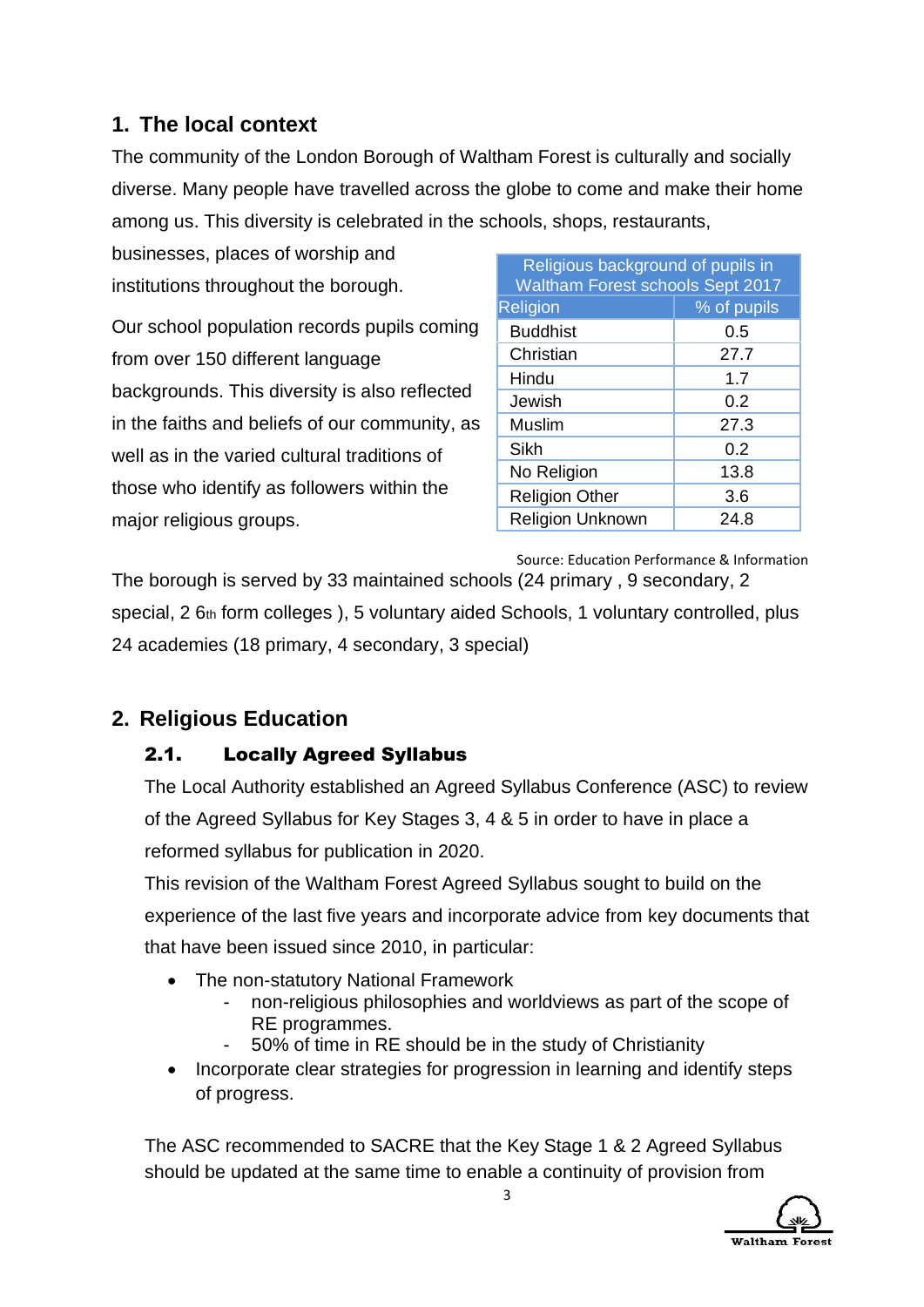EYFS to KS5. It was also recommended that consultations should be undertaken with national providers and other LAs who may be able to a provide a model syllabus suitable and supportive to the effective provision of RE in Waltham Forest schools.

## 2.2. Standards in RE

GCSE RE (full course) results for students entered at the end of Year 11 show that 8 out of 15 schools exceeded the national average points score for the course entered. There was substantial variability between schools in the proportion of students taking RE at GCSE. 5 schools entered at least 95% of the KS4 cohort for the exam whilst the remaining 10 schools entered a minority of students.

| School                              | course   | <b>NOR</b> | entered | <b>Avg Pts</b> | Nat av pts |
|-------------------------------------|----------|------------|---------|----------------|------------|
| <b>Buxton School</b>                | 60184000 | 129        | 81      | 4.1            | 5.1        |
| <b>Chingford Foundation School</b>  | 60184000 | 226        | 226     | 4.6            | 5.1        |
| Leytonstone School                  | 60184000 | 161        | 12      | 5.4            | 5.1        |
| Norlington School and 6th Form      | 60184000 | 90         | 14      | 7.6            | 5.1        |
| South Chingford Foundation School   | 60184000 | 87         | 66      | 4.6            | 5.1        |
| <b>Walthamstow Academy</b>          | 60184000 | 166        | 31      | 5.2            | 5.1        |
| Lammas School and Sixth Form        | 60188790 | 106        | 8       | 5.4            | 4.8        |
| Willowfield School                  | 60188790 | 110        | 104     | 5.4            | 4.8        |
| <b>Connaught School for Girls</b>   | 60300632 | 117        | 117     | 5.8            | 4.9        |
| George Mitchell School              | 60300632 | 94         | 33      | 4.4            | 4.9        |
| <b>Highams Park School</b>          | 60300632 | 232        | 77      | 6.0            | 4.9        |
| Kelmscott School                    | 60300632 | 173        | 173     | 4.5            | 4.9        |
| South Chingford Foundation School   | 60300632 | 87         | 21      | 2.5            | 4.9        |
| <b>Walthamstow School for Girls</b> | 60300632 | 175        | 56      | 5.9            | 4.9        |
| <b>Holy Family Catholic School</b>  | 60300796 | 175        | 173     | 4.2            | 4.9        |

## **GCSE RE (full course) 2017/18**

Two schools entered students for the GCSE RE (full course) in Year 10

| School                     | <b>NOR</b> | entered | Avg Pts | Nat av pts |
|----------------------------|------------|---------|---------|------------|
| Eden Girls                 |            | 50      | 6.0     | n/a        |
| <b>Walthamstow Academy</b> | 166        |         | 4.0     | n/a        |

## **GCSE RE (short course) 2017/18**

Since the removal of the contribution of short course data to the measure of school performance, many schools have dropped this from the offer at KS4. One school continued to offer the short course option.

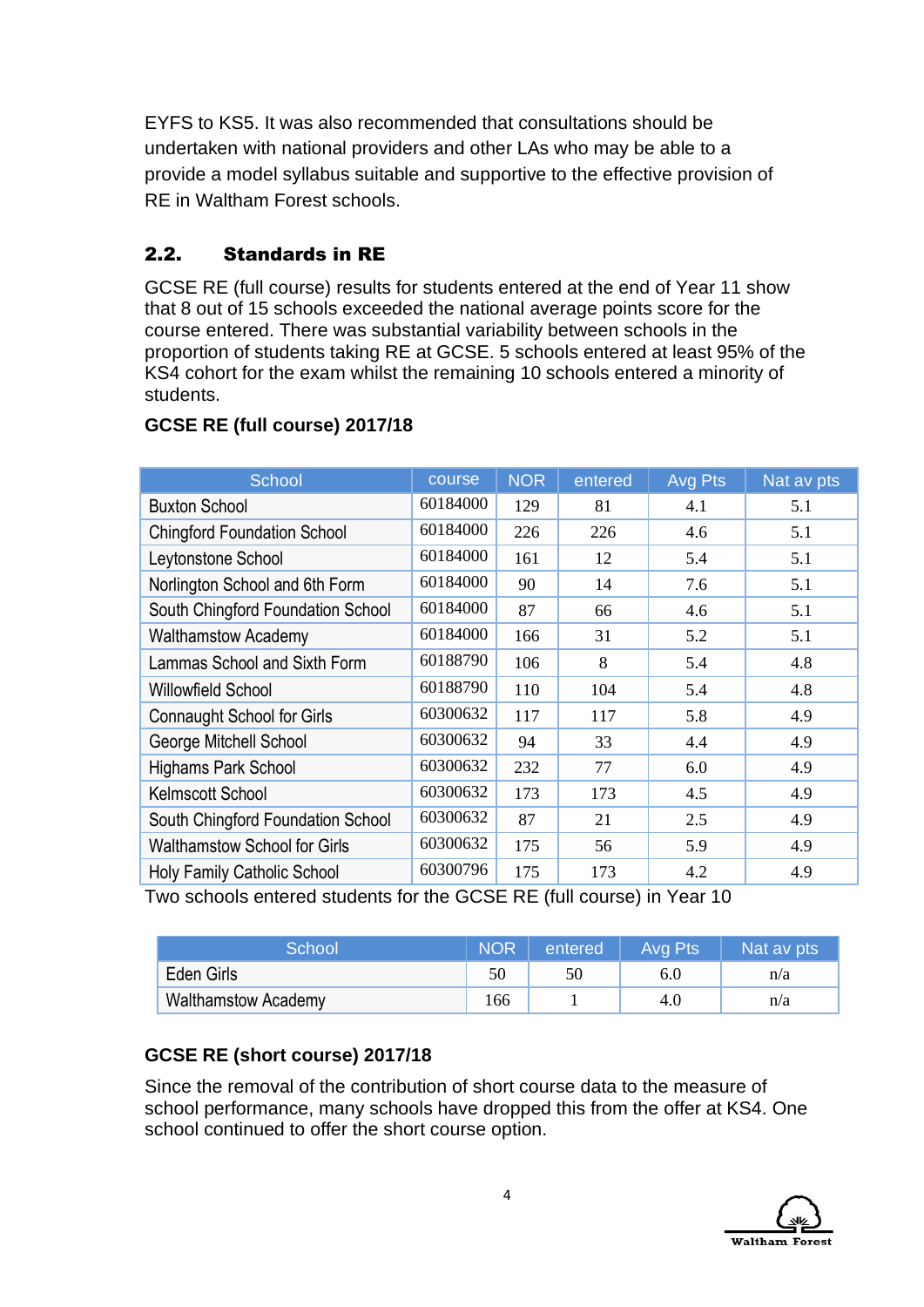| .School'            |  |     | NOR entered Avg Pts Nat av pts |
|---------------------|--|-----|--------------------------------|
| Highams Park School |  | n/a | n/a                            |

Frederick Bremer School did not offer an RE option at GCSE.

## **KS5 GCSE A Level Results 2017/18**

| <b>School/College</b>              | <b>NOE</b> | $A^*$ -A       | $A^*$ -B | $A^*E$ | <b>Avg Pts</b> |
|------------------------------------|------------|----------------|----------|--------|----------------|
| <b>National (all entries)</b>      | 16600      | 23.0           | 52.3     | 98.0   | 34.8           |
| <b>Chingford Foundation School</b> | 5          | 40.0           | 60.0     | 100.0  | 38.0           |
| <b>Holy Family Catholic School</b> | 10         | $\blacksquare$ | 40.0     | 100.0  | 29.0           |
| <b>Leyton Sixth Form College</b>   | 13         | $\blacksquare$ | 7.7      | 100.0  | 23.1           |
| <b>Sir George Monoux College</b>   | 11         | $\blacksquare$ | 9.1      | 90.9   | 23.6           |

Students from 4 of the 10 schools or colleges with 6th forms across the LA were entered for RE at A level. The total of 39 entries in 2018 represents a substantial decline in the number of entries made in the previous year (2017 - 6 schools, 72 entries). The schools (with  $6<sub>th</sub>$  forms) that enter high proportion of students at GCSE O level achieved better results for their students at the advanced and A/S level.

## **KS5 GCSE A/S Level Results 2017/18**

| <b>School/College</b>              | <b>NOE</b> | $A-B$ | A-E   | <b>Avg Pts</b> |
|------------------------------------|------------|-------|-------|----------------|
| <b>National (all entries)</b>      | 16130      | 35.8  | 86.4  | 13.5           |
| <b>Chingford Foundation School</b> | 23         | 26.1  | 65.2  | 10.0           |
| <b>Holy Family Catholic School</b> | 2          |       | 50.0  | 7.5            |
| <b>Leyton Sixth Form College</b>   | 12         | -     | 58.3  | 5.4            |
| <b>Sir George Monoux College</b>   | 37         | 13.5  | 75.7  | 8.1            |
| <b>Walthamstow Academy</b>         | 1          |       | 100.0 | 15.0           |

## 2.3. Teaching & Resources

The **Waltham Forest Schools Linking Programme** was launched in 2017. The programme has completed the second year (2018-19) with 14 classes on the programme; four secondary and ten primaries from a mix of faith and nondenominational schools. Waltham Forest SACRE have continued to be supportive of the programme, encouraging engagement with schools but also

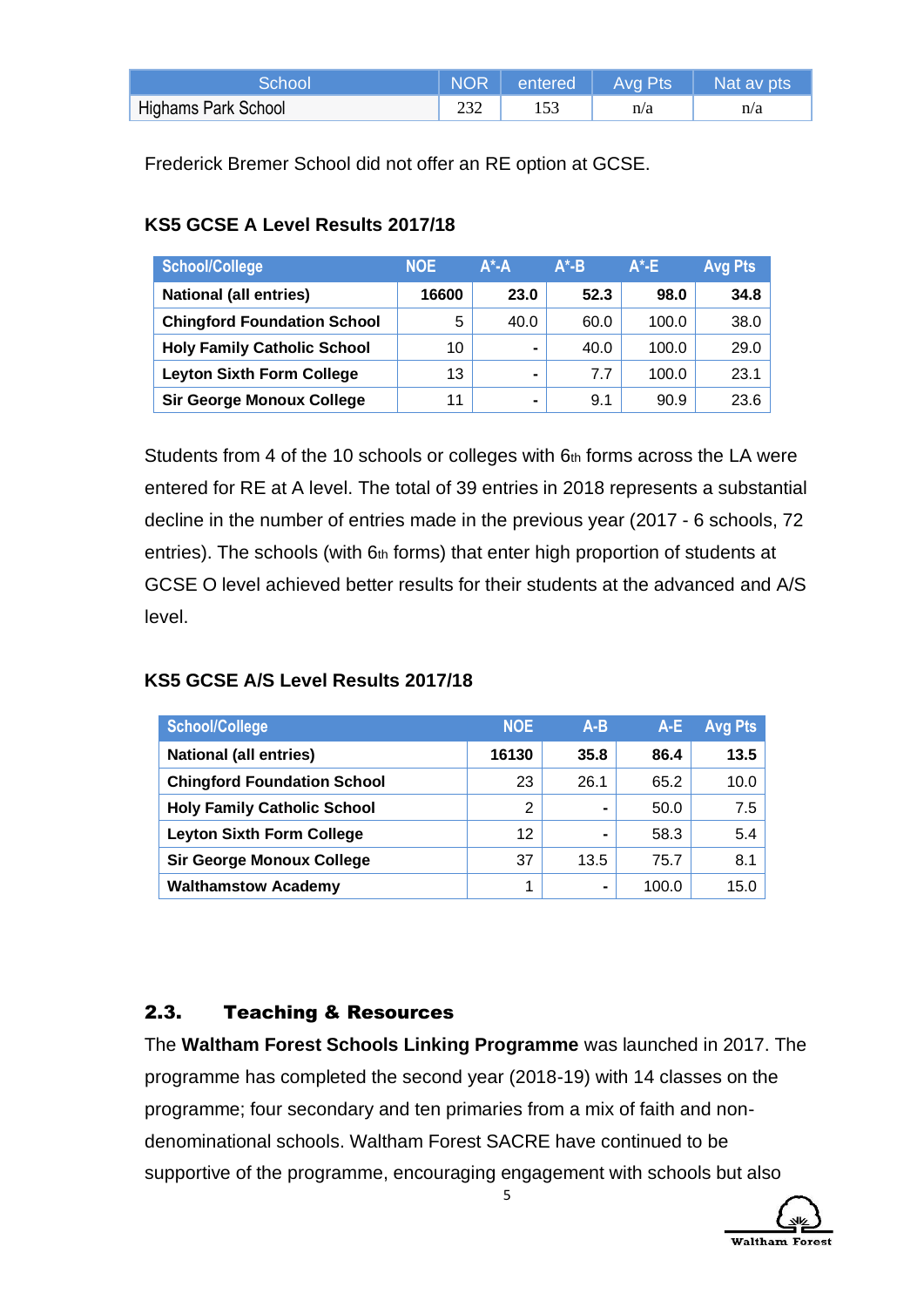continuing to provide a free venue for continued professional development of our teachers.

Students and children on the Linking programme:

- Take part in three engaging and memorable link days with their partner school during the academic year
- Deepen knowledge and understanding of different beliefs by engaging directly with students from different backgrounds
- Develop skills of communication, empathy and reflection

The programme has:

- helped the schools enhance their provision for SMSC and British Values; foster in students an understanding and respect for difference
- given students the opportunity to reflect upon their own identity and beliefs
- offered teachers training and resources for running inter-faith and intercultural events, as well activities and ideas relevant to RE and PHSCE teaching at 3 CPD days during the academic year
- helped build partnerships between local schools.

**Key Stage 2 Peace Conferences** – 15 schools took part over 3 sessions the aims of the project were to:

- foster inquiry and acceptance amongst young people of different faiths and beliefs
- give them the opportunity to learn from and about each other in a safe but inquiring space.



• provide teachers and

support staff with an opportunity to work with staff from other schools and experience teaching of RE that really engages children in deep and meaningful enquiry into their own beliefs and those of others through a range of activities.

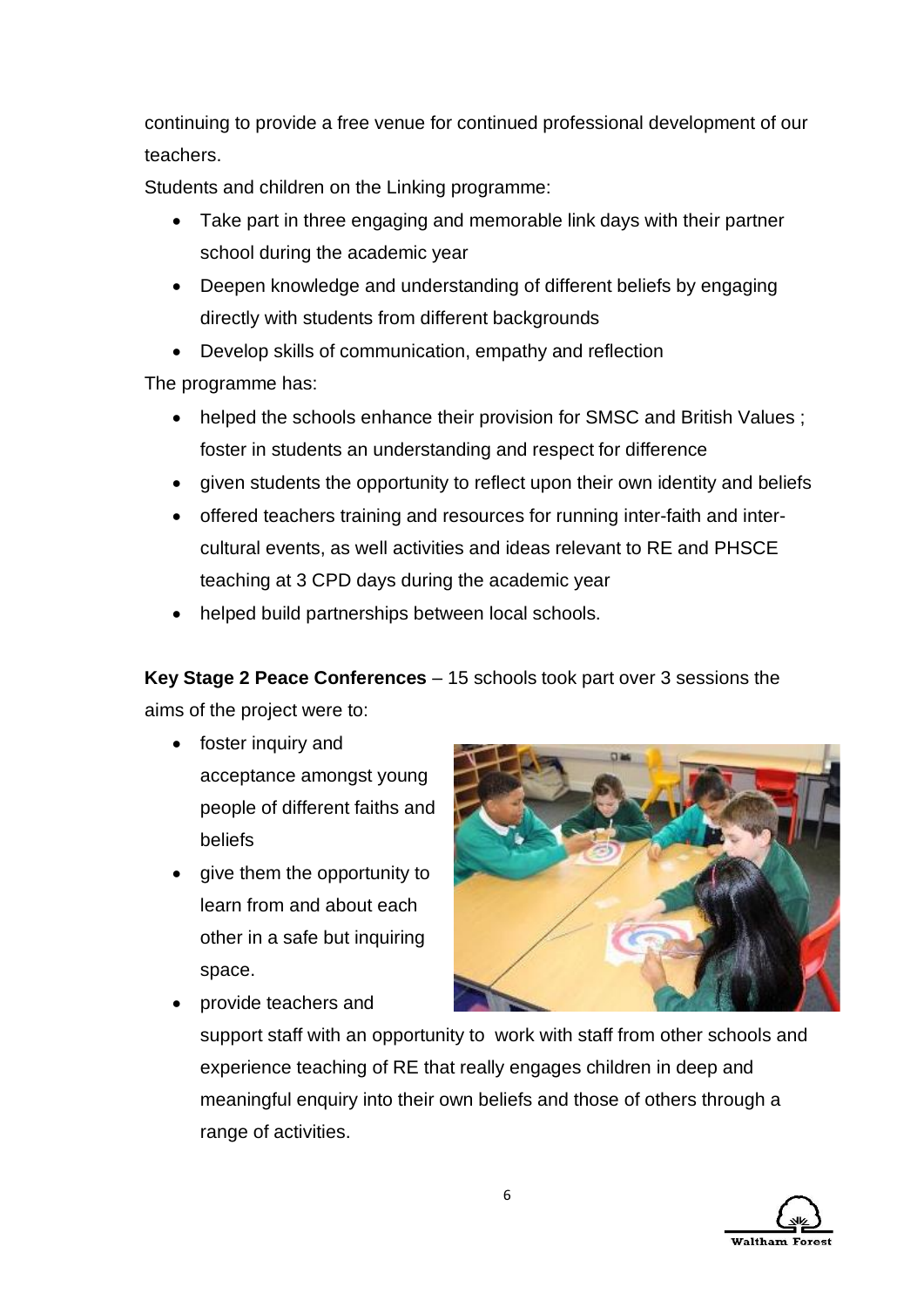During the project teachers were able to observe, at first hand, best practice with lots of practical advice and ideas to take straight back to school. Pupils are 'trained' as peace makers and can take that back to school and 'train' other peace makers in their own school.

The feedback was very positive from all host schools and attending schools. Thanks are due to Barn Croft, George Tomlinson, Downsell and Thorpe Hall schools for hosting the project.

**Waltham Forest Student SACRE** - Schools were invited to take part in an initial meeting and four schools signed up to a year's project to establish a Student SACRE.

Students and staff from the schools observed a very lively meeting of Newham Student SACRE and students had the opportunity to question faith and belief leaders.

There were three meetings over the year, modelled on the Newham approach.



Four schools have shown commitment to the project and the feedback from staff and students has been very positive.

Thanks are due to the

staff and students of Norlington Boys, Eden Girls, Holy Family and Chingford Foundation schools for their commitment to making this a success.

## 2.4. Complaints about RE

No complaints regarding Religious Education were received by SACRE during the year.

## 2.5. Withdrawal from RE and collective worship

SACRE did not receive any notifications from schools of parental withdrawals from RE or collective worship.

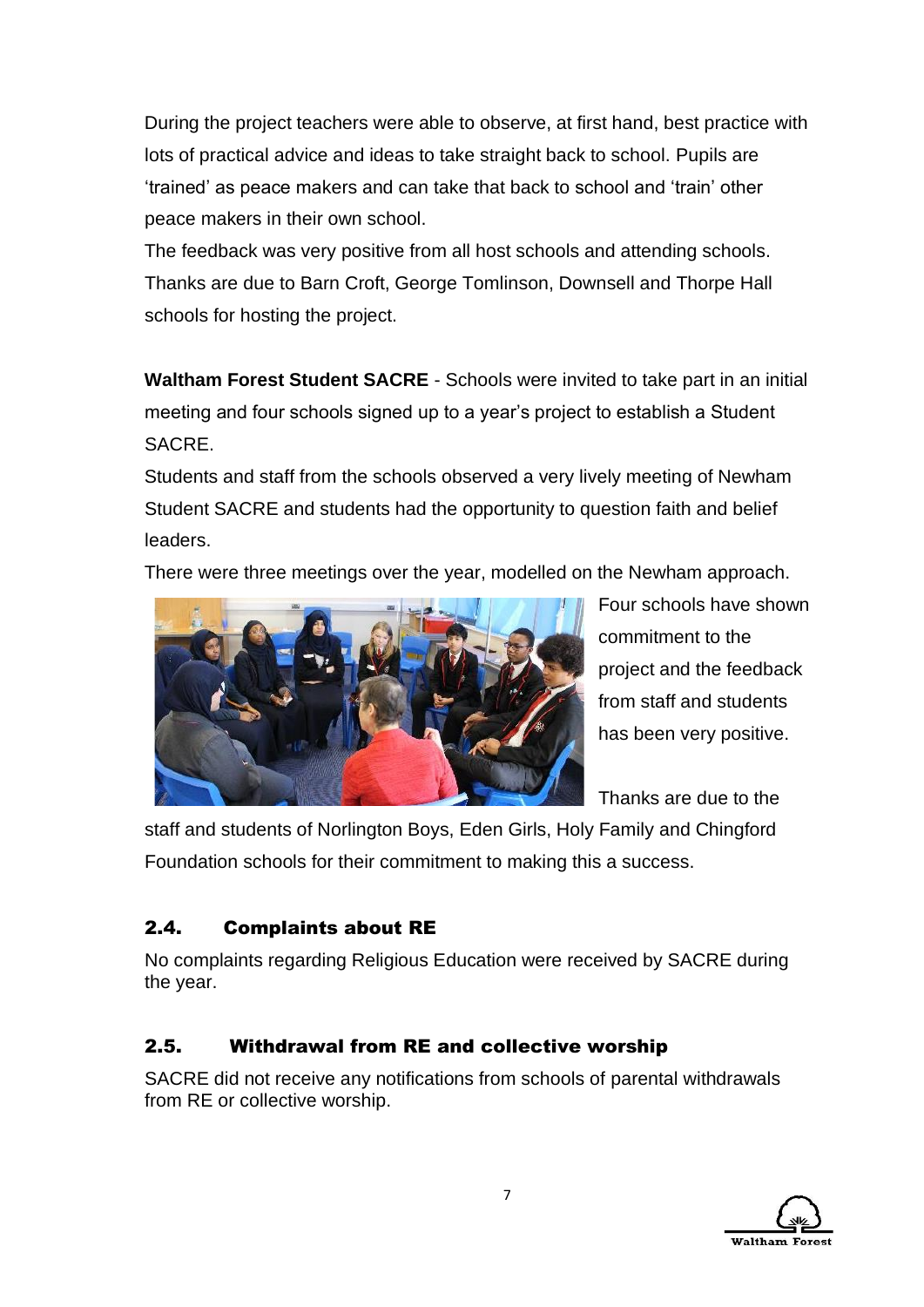## **3. Collective Worship**

## 3.1. Information on school websites

SACRE members carried out a small but significant piece of research into school websites and how they informed parents, carers and interested individuals about the teaching of RE and compliance with Collective Act of Worship. The variation between schools on how they fulfill their statutory obligation to publish information was concerning. SACRE intends to follow up with further work on how other SACREs support schools to meet their obligation and how WF SACRE might provide clear guidance to schools.

## 3.2. Determinations

SACRE has not received any requests for determinations relating to collective worship or complaints about how collective worship is delivered in school.

## **4. Other advice**

SACRE's published revised advice to schools and colleagues on observance of the holy month of 'Ramadan' is now available on 'The HUB' which is now a source of information and guidance open to all.

## **5. Links with other agencies**

## 5.1. WALTHAM FOREST AND NEWHAM PROJECT 2018-19

SACRE with Newham SACRE secured funding from in the form of a modest grant of £5.000 from NASACRE and The Culham Foundation. The project had the following aims:

- To improve the quality of teaching and learning of Religious Education in both LAs through providing opportunities for teachers and students to connect, collaborate and learn from each other.
- To widen the debate and discussion in each SACRE through providing opportunities for SACRE members to connect with members of a another SACRE to collaborate in providing best quality guidance to schools and settings.

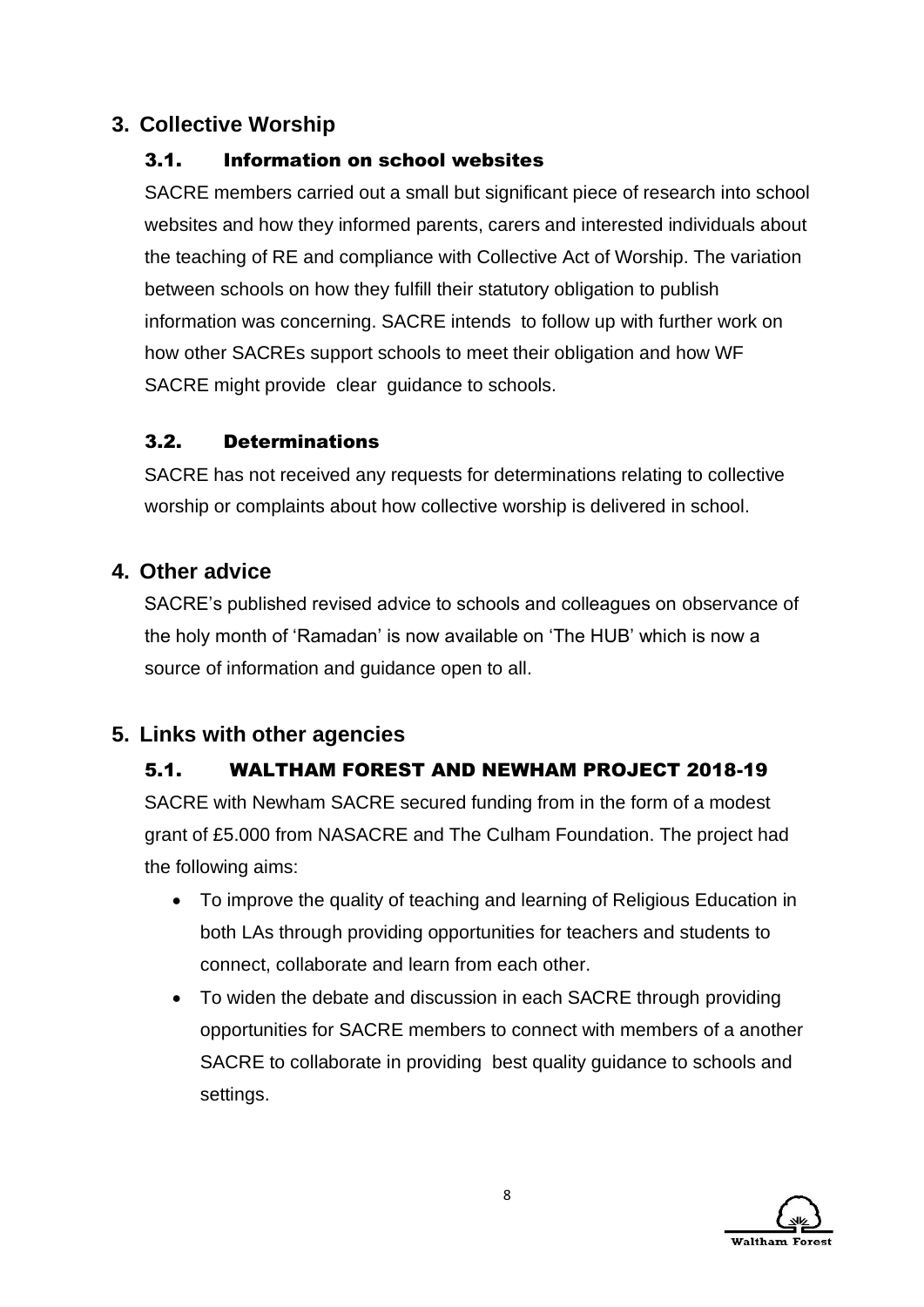The Project had three distinct strands: development and training for Newham and Waltham Forest SACRE members, establish a Waltham Forest Student SACRE and a Key Stage 2 Peace conference.

# **Joint SACRE Newham and Waltham Forest Meeting at Waltham Forest Town Hall: Autumn 2018.**



A carefully planned meeting with a balance of 'whole group' and 'workshop sessions' engaged members at different stages of experience and with a range of expertise. Members were able to choose two workshops; The meeting was held at Waltham Forest Town Hall and was well attended by both SACREs. Workshops topics included,

- Place of worship competition (Newham SACRE sharing workshop) led by Marie Hardie, SACRE chair for Newham
- Your role on SACRE as a Councillor, faith leader or a teacher led by members of Newham SACRE and Claire Clinton, Newham SACRE consultant
- How to observe RE and CW in schools led by Claire Clinton, Newham SACRE consultant
- Effective monitoring of RE and CW as a SACRE led by Darra McFadyen, Waltham Forest SACRE consultant

The meeting overran as members engaged in very lively and wide ranging discussions. Feedback from the meeting was extremely positive.

## **The three chief aims of the project have been achieved.**

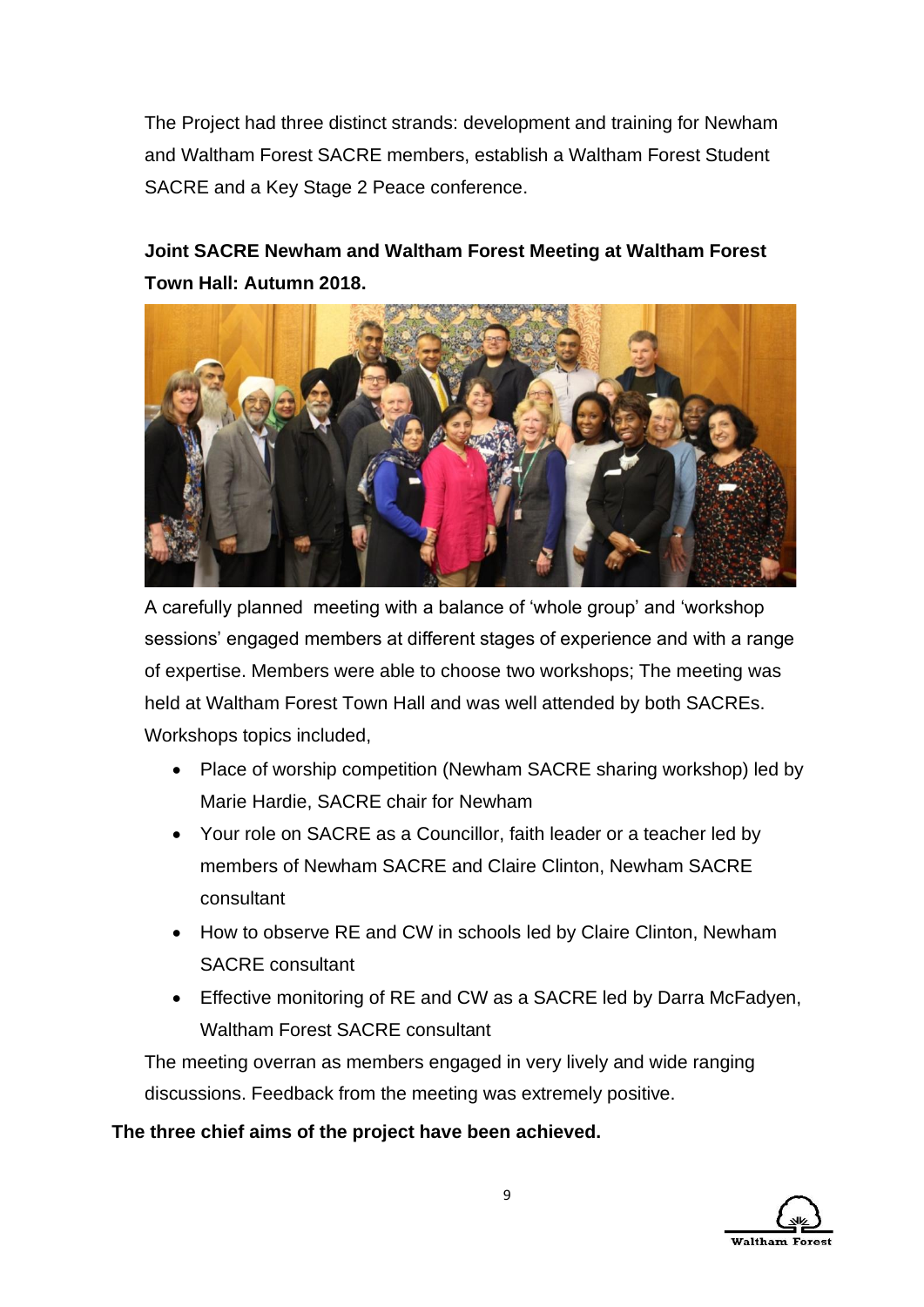- Waltham Forest SACRE has felt energized and enthused by meeting with a local SACRE and would like to make this an annual event
- The Student SACRE has made a careful start with four committed schools. The four schools would like to continue with joint ventures such as visits to places of worship or places of religious or belief significance.
- The Peace Conferences were a huge success, schools; it is hoped this can be extended to Key Stage 1 in 2019/20.

Report at <http://www.nasacre.org.uk/westhill-nasacre-awards/awards-2018-19>

## 5.2. The Faith and Belief Forum

Faith and Belief Forum has worked in Waltham Forest since 2017 bringing together teachers, children and young people of all beliefs in the 'Linking Schools' programme.

The charity was founded in 1997 as the Three Faiths Forum. Over the years their work has expanded to include people of all faiths and beliefs, both religious and non-religious. In 2018, they changed their name to the Faith & Belief Forum to reflect their inclusive ethos.

## 5.3. Other links

In January 2019, the Council received a presentation from the borough's "Prevent" lead officer. The suggestions were well-received. The SACRE also advises the local authority via its relationship with the school effectiveness advisor. There have been no requests from government, or from other statutory bodies, for advice

In May 2019, The Local Authority Designated Officer for Child Protection and Safeguarding (LADO) made a very welcome presentation on the LA's approach to safeguarding children and young people in education in Waltham Forest.

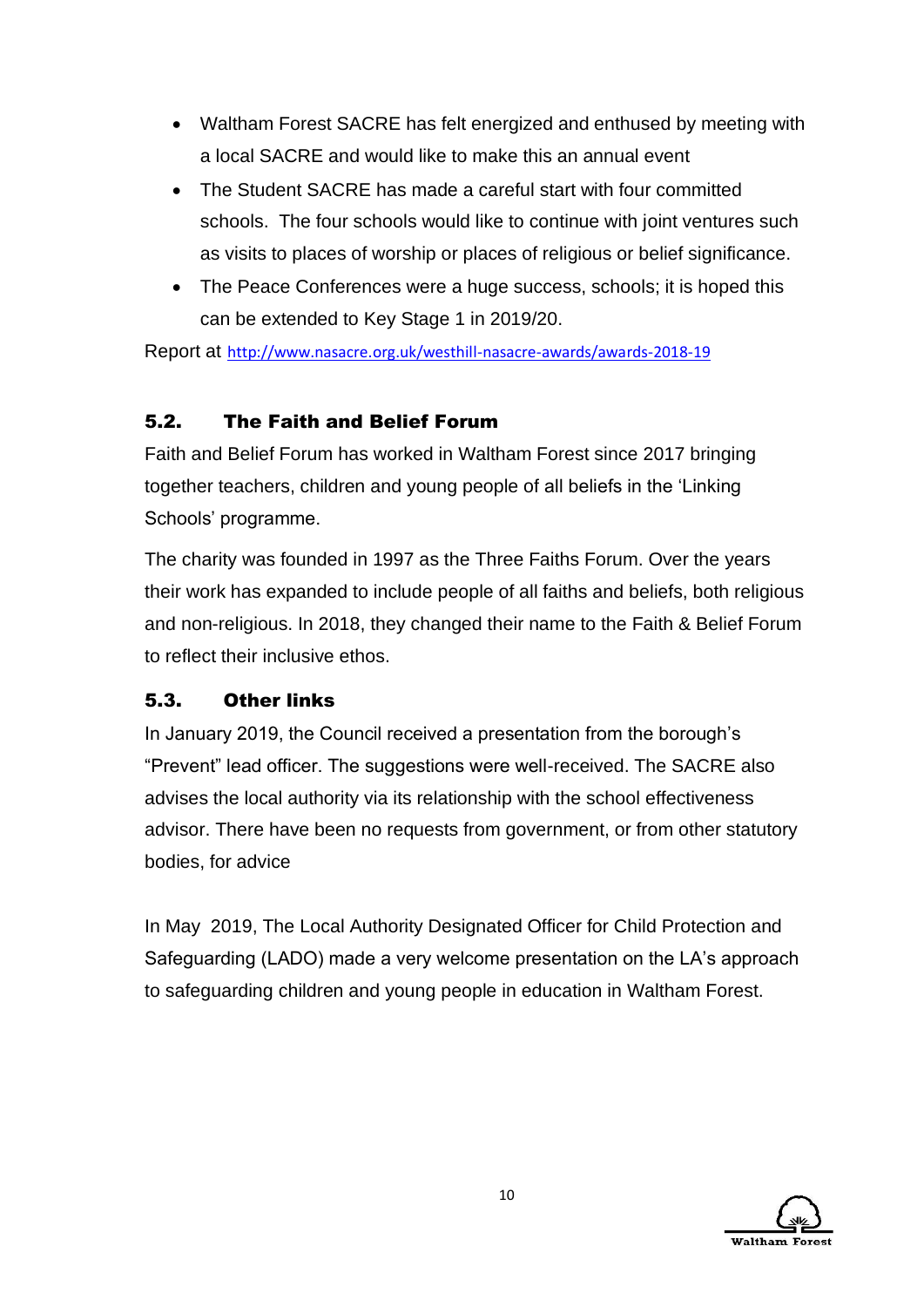# **Appendix A Membership**

| <b>Group A</b> Other Christian denominations and other faiths represented in Waltham |                |                                  |
|--------------------------------------------------------------------------------------|----------------|----------------------------------|
| Forest                                                                               |                |                                  |
| African Caribbean Free Church                                                        | 1              | vacancy                          |
| Bah'ai                                                                               | 1              | vacancy                          |
| <b>Buddhism</b>                                                                      | 1              | Mr Pilling                       |
| Free Church                                                                          | 1              | Rev Femi Cole-Njie               |
| Hinduism                                                                             | 1              | Mrs Tara Khare                   |
| Ilslam                                                                               | 4              | Mr Akhtar, Mr Looch, Mr Qureshi, |
|                                                                                      |                | vacancy                          |
| Judaism                                                                              | 1              | Mr Braham                        |
| Roman Catholic                                                                       | 1              | vacancy                          |
| Sikhism                                                                              | 1              | Mr Tarsem Bhogal                 |
| Pagan                                                                                | 1              | Mr Stygal                        |
| <b>Group B</b> The Church of England                                                 |                |                                  |
| Appointed by the Diocese of Chelmsford                                               | $\overline{4}$ | Mr Cooke, Fr Summers, Ms         |
| Education Committee with the Synod of the                                            |                | Waller, Fr Walsh.                |
| <b>Waltham Forest Deanery</b>                                                        |                |                                  |
|                                                                                      |                |                                  |
| <b>Group C</b> The Teachers and Educators of the borough                             |                |                                  |
| Headteacher                                                                          | 1              | vacancy                          |
| Early years                                                                          | 1              | Ms Lloyd                         |
| Primary                                                                              | 1              | Ms Soar                          |
| Special schools                                                                      | 1              | vacancy                          |
| <b>Primary Academy</b>                                                               | 1              | Ms Jackson                       |
| Secondary Academy                                                                    | $\overline{2}$ | Ms Joseph & Mr Loblack           |
| <b>Secondary Schools</b>                                                             | $\overline{2}$ | Ms Yaquoob Mr Lloyd              |
| KS <sub>5</sub>                                                                      | 1              | Mr O'Neil                        |
| <b>Higher Education</b>                                                              | 1              | vacancy                          |
| <b>School Governor</b>                                                               | 1              | Mr Whitehead                     |
| <b>Group D</b> The London Borough of Waltham Forest and the community                |                |                                  |
| Elected Members                                                                      | 4              | Cllr Rehman, Cllr Sweeden, Cllr  |
|                                                                                      |                | Mbachu Cllr Lyons.               |
| Director of Learning (or appropriate nominee                                         | 1              | Mr Kilgallon                     |
| Humanist non-faith representative                                                    |                | Ms Kaufman                       |
| Others (non-voting)                                                                  |                |                                  |
| <b>RE Advisor to WF SACRE</b>                                                        |                | Ms McFadyen                      |
| <b>Waltham Forest Faith Community Forum</b>                                          |                | <b>Ms Smith</b>                  |
| <b>Faith and Community Officer (Met Police)</b>                                      |                | <b>PC S McDonald</b>             |

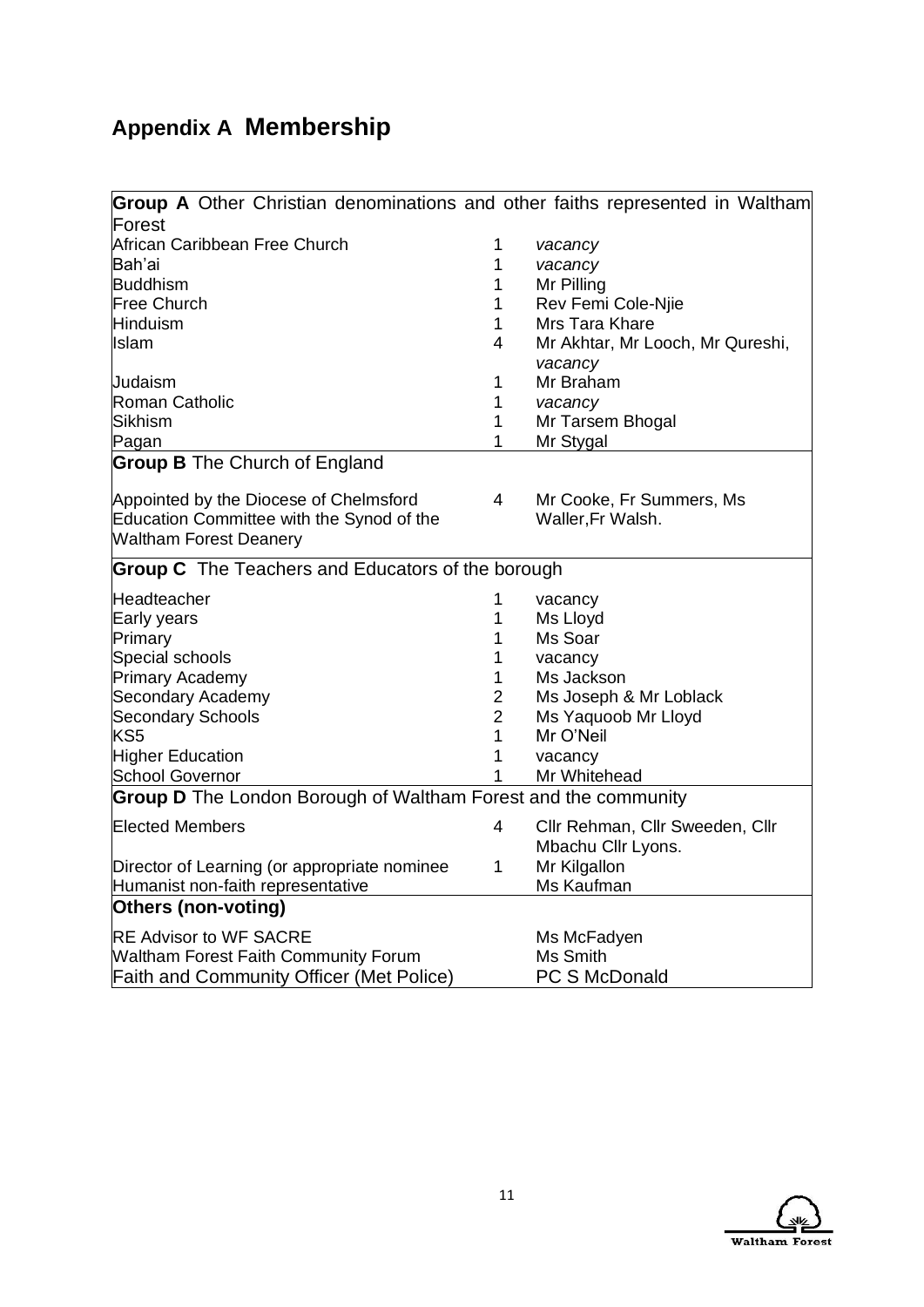# **Appendix B Meetings and attendance**

**Key** Attended: **Y** Absent: **abs** Apologies received: **ap** Membership ended:

|                    | Autumn 2018 |          | Spring 2019 |          | Summer 2019 |          |
|--------------------|-------------|----------|-------------|----------|-------------|----------|
| <b>Meetings</b>    | 10th Oct    | 21st Nov | 23rd Jan    | 27th Mar | 24th April  | 10th Jul |
| Mr Pilling         | Υ           | Υ        | Y           | Y        | Y           | Y        |
| Rev Femi Cole-Njie | Y           | Y        | Y           |          |             |          |
| Mrs Tara Khare     | ap          | ap       | ap          | ap       | ap          | ap       |
| Mr Akhtar          | abs         | abs      | abs         |          |             |          |
| Mr Looch           | abs         | Y        | Y           | abs      | abs         | abs      |
| Mr Qureshi         | abs         | abs      | abs         | abs      |             |          |
| Mr Braham          | Y           | abs      | Y           | Y        | ap          | Y        |
| Mr Tarsem Bhogal   | abs         | abs      | Y           | Y        | Y           | Υ        |
| Mr Stygal          | Y           | Υ        | Y           | Υ        | ap          | Y        |
| Mr Cooke           | Y           | ap       | Υ           | Υ        | Υ           | Υ        |
| <b>Fr Summers</b>  | abs         | abs      | ap          | ap       | ap          | ap       |
| Ms Waller          | abs         | abs      | ap          | ap       | ap          | abs      |
| Fr Walsh.          | ap          | abs      | ap          | ap       | abs         | abs      |
| Ms Lloyd           | abs         | abs      | abs         | abs      | abs         | abs      |
| Ms Soar            | Y           | Y        | Y           | Y        | Y           | Y        |
| Ms Jackson         | Y           | abs      | Y           | abs      | abs         | Y        |
| Ms Joseph          | abs         | Y        | abs         | abs      | abs         | abs      |
| Mr Loblack         | abs         | abs      | abs         | abs      | abs         | abs      |
| Ms Yaquoob         | Y           | Υ        | abs         | ap       | abs         |          |
| Mr Lloyd           | abs         | abs      | abs         | abs      | abs         | abs      |
| Mr O'Neil          | abs         | abs      | abs         | abs      | abs         | abs      |
| Mr Whitehead       | ap          | Υ        | ap          | Υ        | Υ           | Υ        |
| Cllr Rehman,       | Υ           | Υ        | Υ           | ap       | ap          | ap       |
| Cllr Sweeden,      | abs         | Υ        | Y           | Υ        | Υ           | Υ        |
| Cllr Mbachu        | abs         | abs      | abs         | abs      | abs         | abs      |
| Cllr Lyons.        |             |          |             |          |             |          |
| Mr Kilgallon       | ap          | Υ        | Y           | ap       | ap          | Y        |
| Ms Kaufman         | Y           | Υ        | Y           | Y        | Υ           | Y        |
| Ms McFadyen        | Y           | Υ        | Υ           | Υ        | Υ           | Υ        |
| Ms Smith           | abs         | Υ        | Υ           |          |             |          |
| PC S McDonald      | Y           | ap       | Y           | Y        | Υ           | abs      |

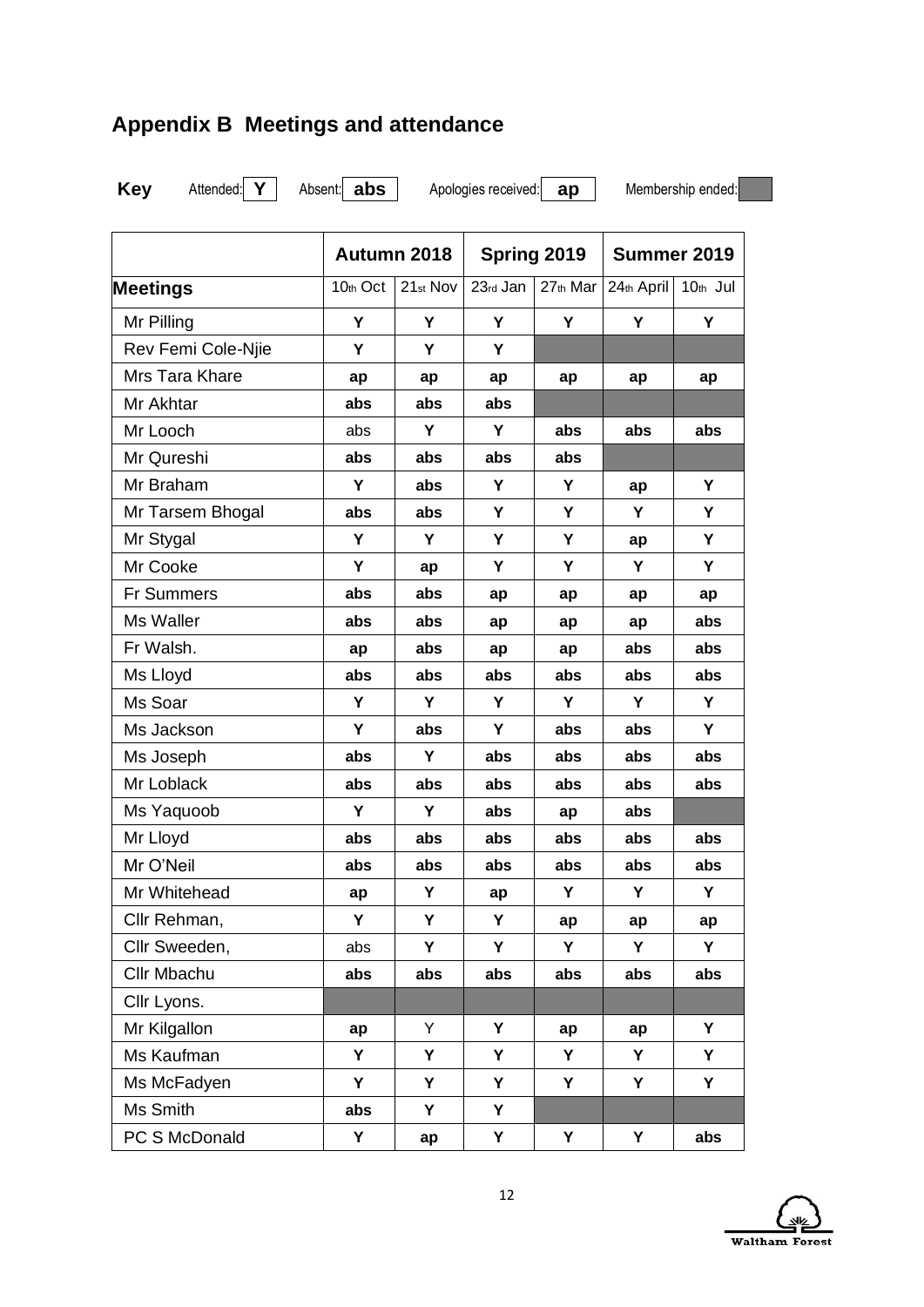# **Appendix C**

### **Constitution of the Waltham Forest Standing Advisory Council for Religious Education [SACRE**]

### **1. Defined Terms / Acronyms**:

| Adviser                 | The LA's professional RE technical lead                                                                       |  |  |
|-------------------------|---------------------------------------------------------------------------------------------------------------|--|--|
| <b>Agreed Syllabus</b>  | The approved RE syllabus adopted by the LA                                                                    |  |  |
| D <sub>fE</sub>         | <b>Department for Education</b>                                                                               |  |  |
| HMI                     | Her Majesty's Inspector                                                                                       |  |  |
| LA                      | The Local Authority known as Waltham Forest Council.                                                          |  |  |
| <b>Members</b>          | Nominated and approved SACRE person eligible to vote                                                          |  |  |
| <b>Ofsted</b>           | Office for Standards in education- the sector inspectorate                                                    |  |  |
| <b>Other Persons</b>    | Any member of public eligible to join SACRE but does not<br>hold voting right solutions for SACRE work topics |  |  |
| Representative          | The LA's professional representative from Children's<br><b>Services</b>                                       |  |  |
| <b>RE</b>               | <b>Religious Education</b>                                                                                    |  |  |
| <b>Working Parties,</b> | A delegated group from within SACRE tasked with                                                               |  |  |
| ammonding               |                                                                                                               |  |  |

recommending

### **2. The purpose of the Waltham Forest SACRE is:-**

- 1. **To advise the Local Authority (LA)** on matters connected with collective worship in community schools and the religious education (RE) to be taught in accordance with the local agreed syllabus in community and voluntary aided schools. SACRE also provides advice to Academy, Independent and free schools within the LA boundary.
- 2. SACRE may respond to other matters regarding religious education which the borough may refer to the SACRE, or as the SACRE may see fit e.g. challenging the provider with regards to opportunities to study the subject, training of staff, and standards of achievement.
- 3. a. SACRE is the local body to agree a "determination", for a particular school, on application by the Headteacher. Whilst the Law requires the majority of acts of collective worship in schools, to be wholly or mainly of a broadly Christian character, the Act also gives to SACRE the power to amend this requirement by a determination and put in its place an alternative form of collective worship, for some or all pupils.

b. SACRE may appoint a sub-committee to exercise this role which will consist of the chair, the vice chair and one representative of each SACRE group.

4. **To work with and actively support the Borough** in implementing the Waltham Forest Agreed Syllabus for Religious Education.

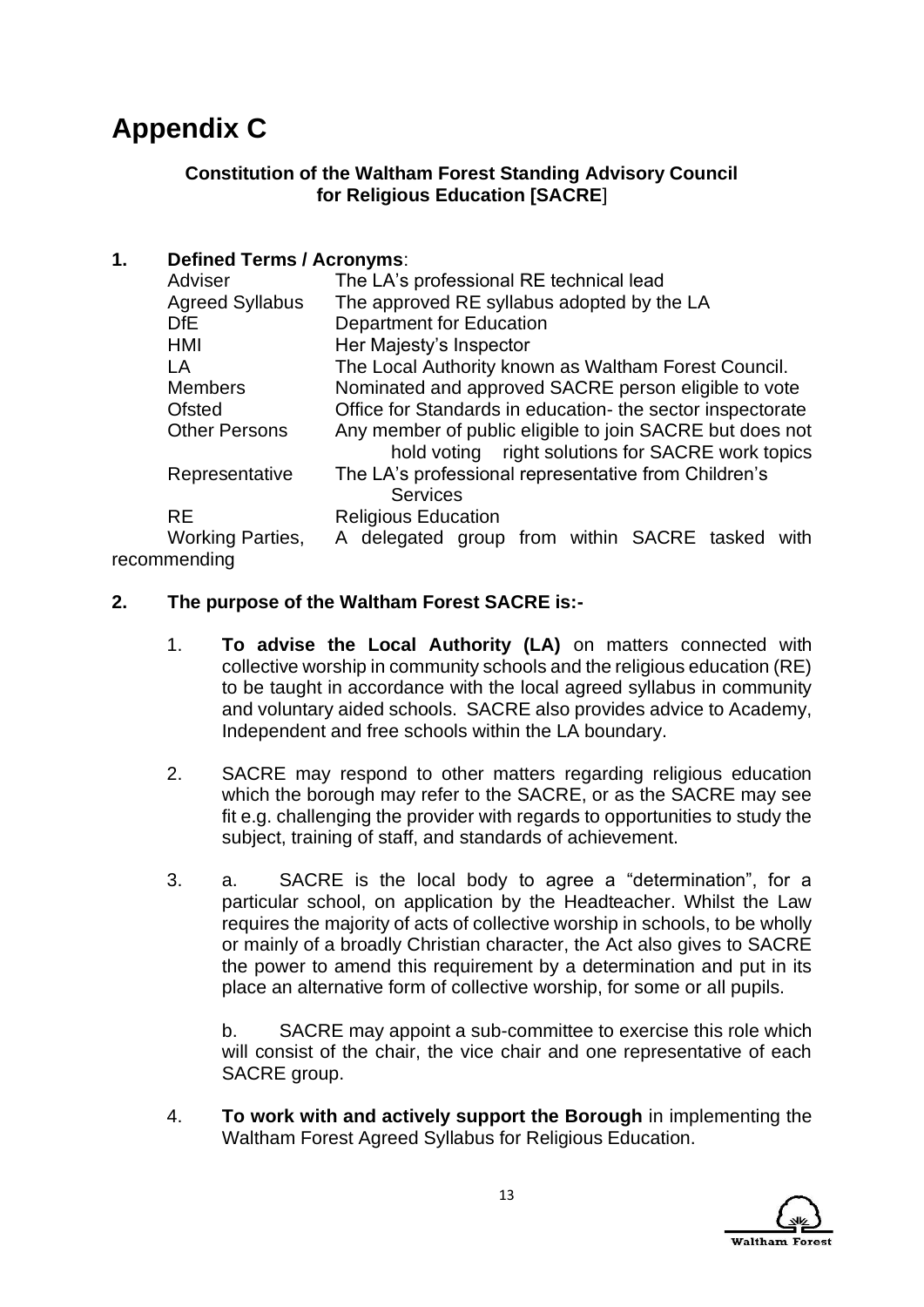3. The work of SACRE will be achieved in partnership with the interested parties by:-

- a) Being given information about the existing provision for RE in schools, i.e. levels of staffing, resources, curriculum used, progress data, achievement and results.
- b) Providing support for RE within the LA and to schools, subject to available resources
- c) Publicising SACRE's role and function to Headteachers, Governors, Teachers, Parents, Academies, Free Schools, Independent Schools and the wider Faith Communities and the local community as a whole.
- d) Advising those in c) about the nature of RE, its legal requirement in schools and their responsibilities for ensuring its provision.
- e) Supporting and fostering community cohesion, citizenship and interfaith and cultural links
- f) Encouraging members of SACRE to lead and participate in training activities
- g) Advising resources for the support of the WF Agreed Syllabus and the promotion of good citizenship, community cohesion and interfaith links
- h) The Council keeping up to date with national developments from HMI, Ofsted, and DfE with regard to the development and teaching of RE and provision for collective worship
- i) Offering advice, support and participation in the Borough's complaints procedure when appropriate/on request.
- j) Discussing in a local context national policy, in relation to RE.

### 5. **(i) To publish an annual report** (as per Circular 1/94) which shall:-

- a) Specify any matters in respect of which SACRE has given advice to the borough
- b) Broadly describe the nature of advice given
- c) Where any matter was not referred to the SACRE, give SACRE's reason for offering advice
- d) Report on the public examination results in RE / RS for the previous school year
- e) Report on activities undertaken to promote and develop RE and collective worship in the borough's schools and community
- f) Describe work towards the production of/ review of/modification of the Waltham Forest Agreed Syllabus
- g) Describe work done by SACRE to promote community cohesion in the LA.

(ii) SACRE may appoint a sub-committee to carry out this function which must include representatives of all four groups.

### **3. Membership**

The Waltham Forest Standing Advisory Council on Religious Education (SACRE) shall consist of representative members appointed by Waltham Forest Council (the Local Authority) to represent:

Group 'A': Christians and other religious denominations as will appropriately reflect the religious traditions of those within the Local Authority (See appendix A)

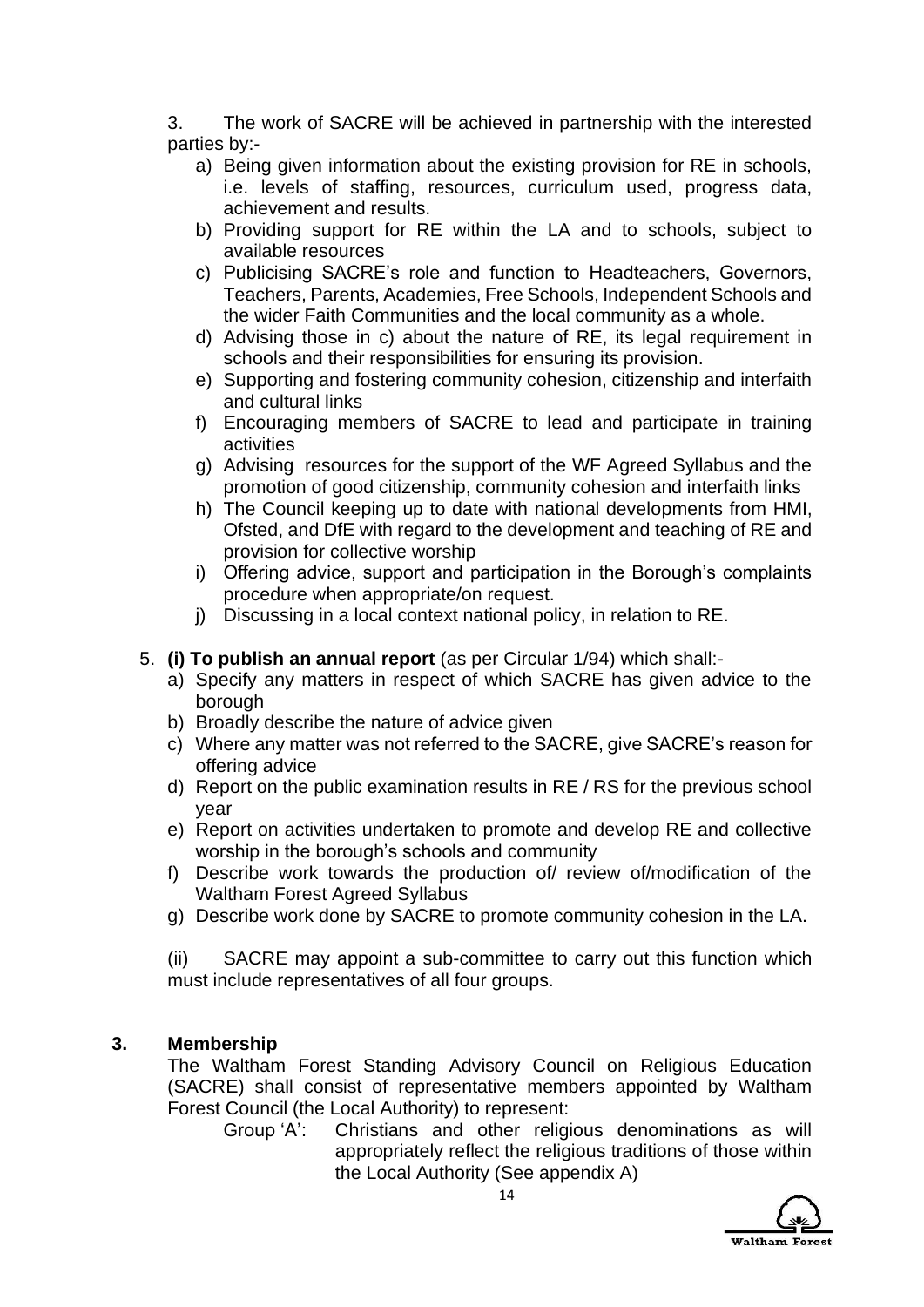| The Church of England                                 |
|-------------------------------------------------------|
| Teachers Associations Recognised by the Authority and |
| Other educational establishments                      |
| The Local Authority and non-faith organisations       |
|                                                       |

The Membership of the SACRE will be reviewed annually at the first meeting of the autumn term.

### **4. Composition and quorum**

All Groups the composition shall be as presented in Appendix A of this document.

Meetings of the SACRE shall be quorate when at least one representative member from each of the four representative groups is present; four representatives. If the meeting is not quorate, the meeting can continue, but decisions would have to be ratified at the next meeting of the SACRE.

*A Working Party meeting does not constitute a formal SACRE meeting (see paragraph 6).*

#### **5. Co-opted Members**

The representative groups on the SACRE may co-opt other persons for such purposes and such length of time as the representative groups on SACRE decide. Co-opted members may resign at any time and may be removed by representative Groups at any time.

#### **6. Working Parties**

SACRE may establish and appoint members to Working Parties which may include non-members of SACRE that have the expertise to contribute to a particular subject/topic. Any established Working Party will have a 'terms of reference' for its work leading to recommendations to SACRE rather than the delegation of decision making. The composition for a working party will include a member representative from each Group of the constitution of SACRE.

#### **7. Position of Chair and Vice Chair of SACRE**

The elections of the Chair and Vice Chair of SACRE shall be conducted annually by the representative members of the SACRE, at its first meeting of the council cycle.

Each represented member will have one vote for the purpose of electing a Chair and Vice Chair.

The Chair and Vice Chair of SACRE will be elected from amongst members of Groups A, B, C and D. If there is more than one candidate for either position, the candidate receiving the most votes shall be elected.

In the absence of a Chair and vice chair', an executive member shall be elected to lead the SACRE for that meeting.

The prime duties of the Chair, with the support of the Vice Chair are to:

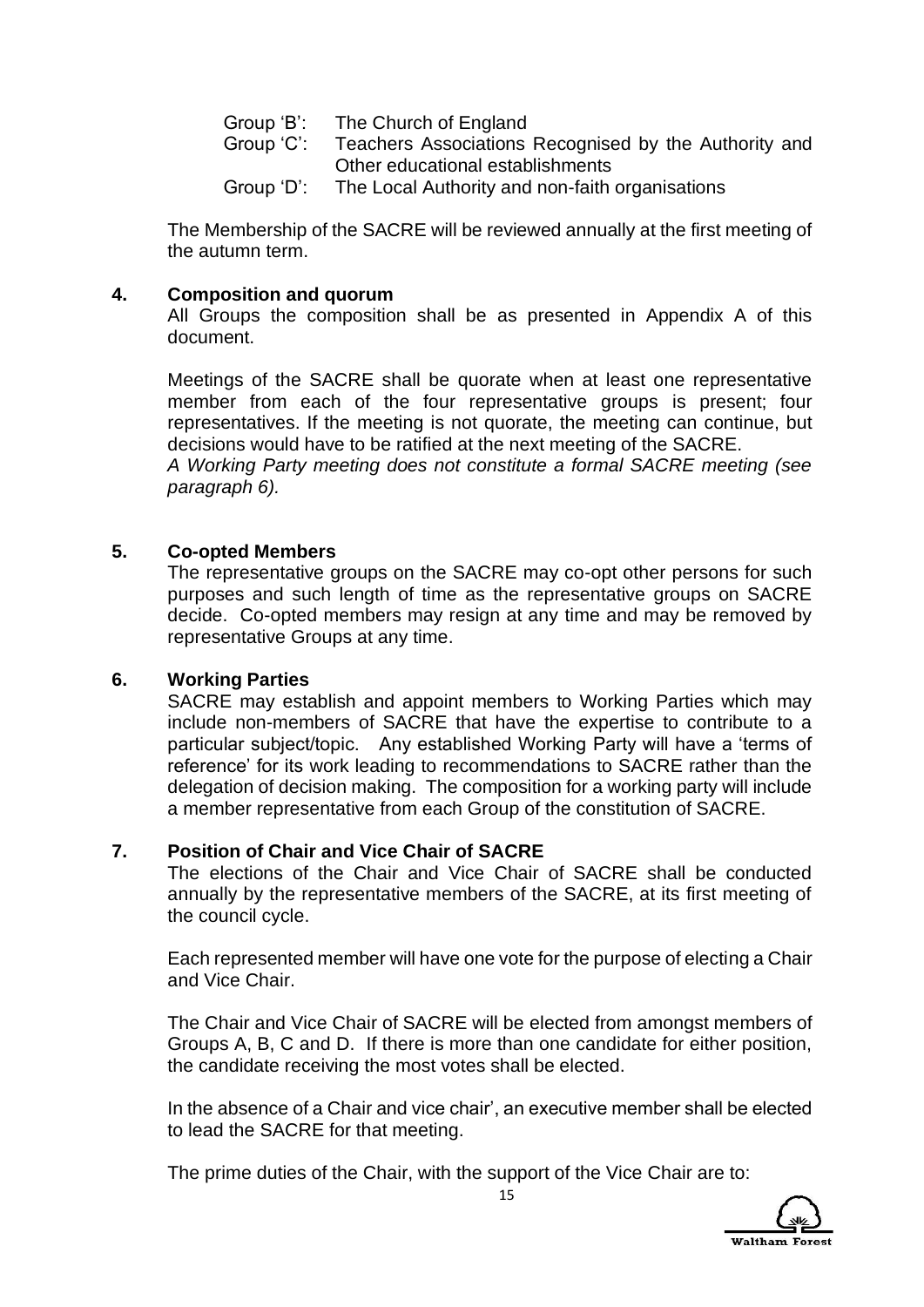- Manage the meetings of SACRE
- Attend meetings with the LA as necessary
- Represent the WF SACRE to other bodies (e.g. NASACRE) as required and
- To lead on any other matters as agreed by SACRE

### **8. Advisor to SACRE**

The LA will allocate appropriate advisor time to the SACRE. The specific responsibilities of this advisor are to:

- Provide advice to the SACRE and any Working Parties on professional issues
- Advise and update SACRE members on any new government guidance or policy documents
- Support SACRE to carry out its role of monitoring and supporting schools within the LA for the delivery of the RE and Collective Worship curriculums.
- Provide updates and information to the LA as necessary

### **9. Voting Procedures in SACRE**

On any issue to be decided by the SACRE, except as provided in Section 7 paragraph 2, only the four representative groups shall be entitled to a vote and each group shall have a single vote.

Individual representative members cannot vote separately. Co-opted members are not entitled to vote; nor are the advisor(s) to SACRE.

All issues shall be decided by a simple majority vote, there shall not be a casting vote.

All decisions taken by the SACRE, including the election of Chair and Vice Chair, shall be recorded by the Clerk in the minutes of the meeting.

#### **10. Voting procedures within each Representative Group**

Before any representative group casts its single vote on any issue to be decided by the SACRE it shall meet to discuss the issue. The decision of the representative group shall be determined by a simple majority vote in which each member of the group has one vote.

Issues shall be decided by a simple majority vote and there shall not be a casting vote. In the case of a tied vote the group shall abstain from voting on the issue in SACRE; this abstention should be recorded by the Clerk.

Where there is an instance when a meeting is not quorate, votes may be polled via email to the Clerk to SACRE A written proposal must be provided to members in advance of this vote requiring a yes/no vote only.

#### **11. Terms of Office for Representative Members**

The representative members shall hold office until such members' terms of office come to an end or they resign or they become otherwise ineligible for membership.

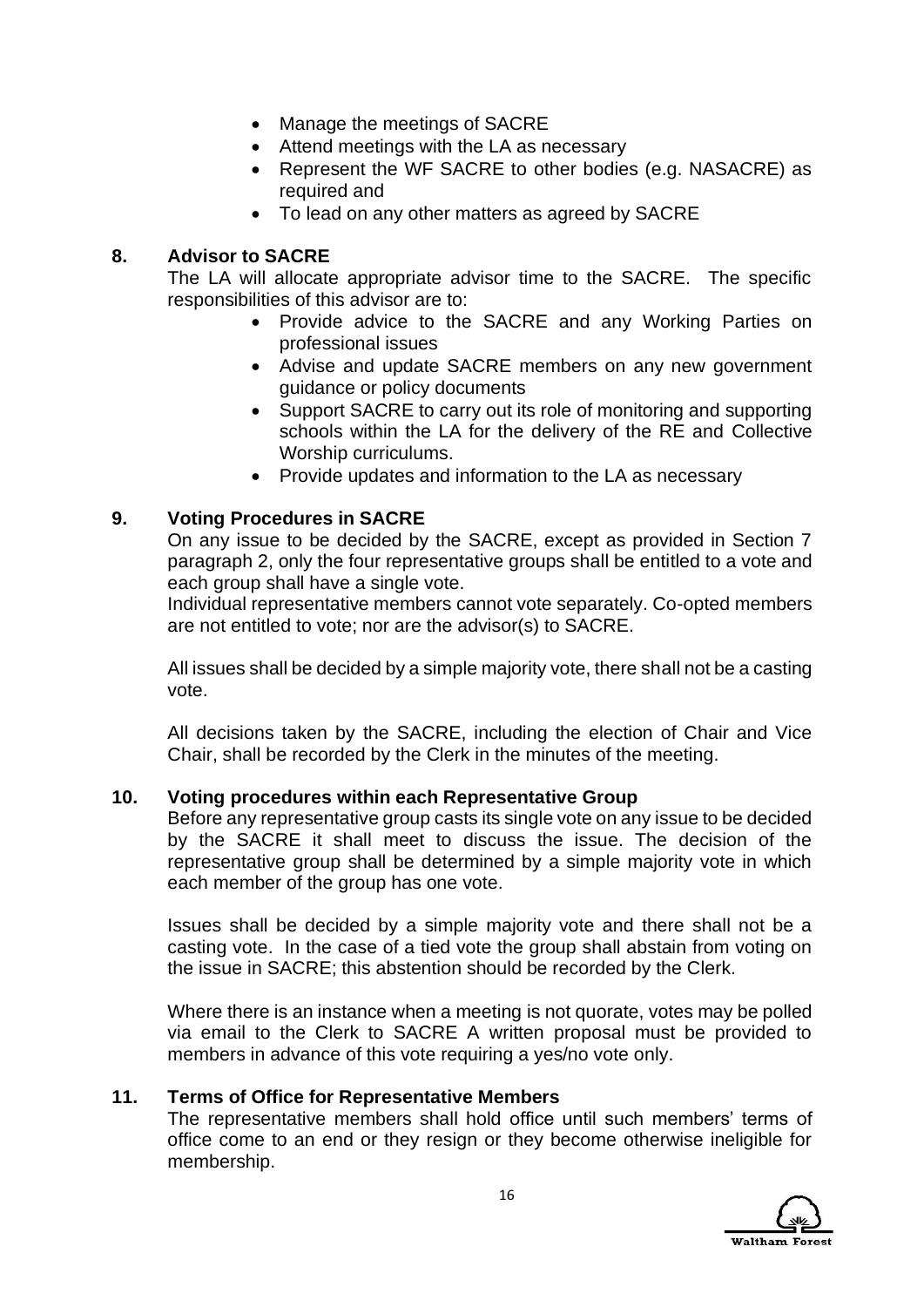When a vacancy arises, the LA must attempt to appoint a replacement member to the SACRE to represent the same group as the retiring member.

Any representative/ member may resign at any time.

### **12. Declarations of Interest**

Interests, whether personal or prejudicial, should be declared annually. If a member has a prejudicial/personal interest in a particular, one-off, agenda item they should declare that interest and withdraw from the meeting and take no part in the decision making process.

### **13. Disqualification**

Members or co-opted members who fail to attend three consecutive meetings without a satisfactory explanation will have their membership reviewed by the SACRE. The Local Authority may remove any representative or co-opted member that has failed to attend three consecutive meetings without valid reason.

### **14. Administrative arrangements**

The SACRE must utilise its allocated funding to secure a Clerk to SACRE that will:

- Draft an agenda in accordance to requirements and legislation no less than 21 days prior to the meeting
- The agenda must be distributed to all members no less than seven days in advance of the listed meeting; all information shall be sent at least electronically and in hard format as necessary
- The minutes of each meeting shall be produced and approved with the Chair and Clerk within 20 working days of the meeting, the Clerk shall distribute these minutes to all members electronically
- The minutes of each meeting shall be listed on the agenda of the subsequent meeting for approval and shall be re issued to all members with the agenda for the forthcoming listed meeting
- Maintain an attendance register of attendance at SACRE and advise on attendance matters as detailed in point 13 of the constitution
- Publish all documents relating to the SACRE on the LA's website for public scrutiny

### **15. Financial Arrangements**

The LA will provide the SACRE with an allocation of funding for the purposes of maintaining the work of the committee, securing professional advice as required, resourcing syllabus development and maintaining an overview of the provision in schools.

### **16. Disputes and Complaints**

The intention of SACRE is to be collaborative and collective to ensure that no particular sector or member is unduly favoured within Waltham Forest. Any disputes or complaints shall be debated and resolved by SACRE at its meetings. Should any party/parties feel that matters have not been